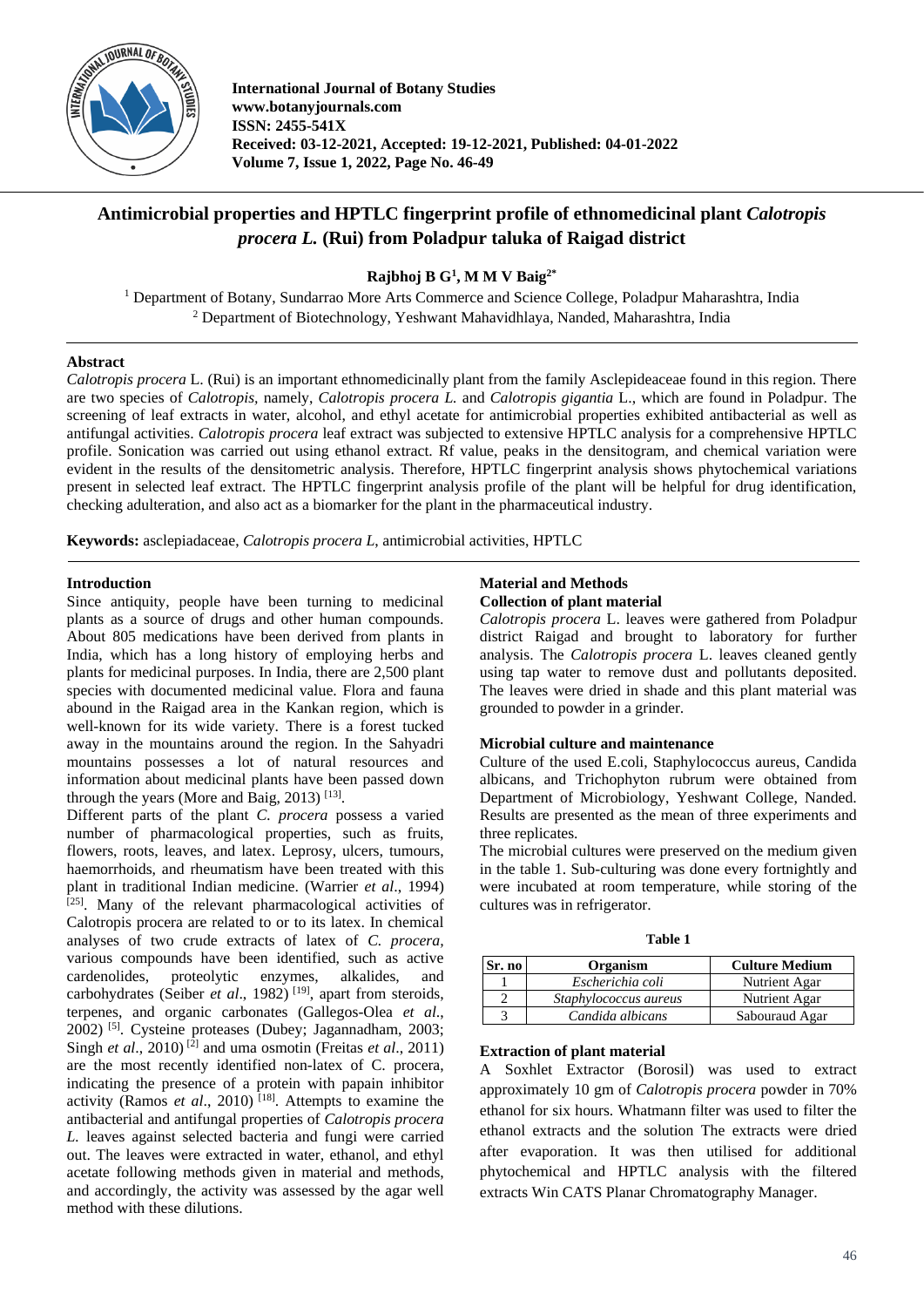**Antibacterial and antifungal properties of plant extract**

The assessment of antimicrobial properties of the plant extracts was done by well-diffusion method given by diameter of inhibition zone in mm for *E.coli, Staphylococcus aureus, Candida albicans and Trichophyton rubrum*.

The use of overnight Nutrient Broth culture or Sabouraud agar culture was used to test bacteria or fungus where the inoculum for the bioassay contained 1X106 CFU. The media was seeded with 1ml of the spores/cells and the plates were filled with their respective mediums in Petri dishes and allowed to solidify. A sterilised cork borer was used to make wells of 5 mm in diameter in the solidified seeded medium in the plate. The filling of wells was done using 0.5 mL of extract. Bacterial plates were incubated at 37oC for 24 hours, whereas fungal plates were incubated at 25oC for 72 hours. Plant extracts were tested for their properties to inhibit microbial growth and were compared with the standard concentration of antibiotics, streptomycin, bought from Hi-media in Mumbai. In 1000 ml of sterile distilled water, 100 mg of each antibiotic was dissolved individually, and 0.5 ml was used to fill the wells. 0.5 ml of sterile distilled water was used to fill the wells with 1 gm of amphotericin B obtained from Hi-media, Mumbai. (Mahadevan and Sridhar, 1982).

## **HPTLC analysis**

Preliminary phytochemical analysis of *Calotropis procera L*. is done following method suggested by Sita Kumari and

Nirmal Babu Rao  $(2015)^{[21]}$  and HPTLC profiling of herbals used in preparation of *Calotropis procera L.* is done by using CAMAG HPTLC System with WIN CATS software.

#### **Morphology of plant**

Erect shrub, leaves ovate, obovate, umbellate cyme flower, corolla lobe truncate with a recurved spur at the base, The follicle is boat-shaped, recurved, and cottony pubescent; the seed is ovoid, compressed, and silky white. The quest for eco-friendly prototypes to substitute chemically synthesised drugs is fast growing. the plants used in traditional medicine has been explored a lot. A number of human ailments have been successfully treated with the use of C. procera comprising of anti-diarrheal and anti-diarrheal properties. These ailments also include colds and fevers, leprosy and other skin disorders, asthma, rheumatism, and eczema (Al-Rowaily et al., 2020)<sup>[1]</sup>. In Saudi Arabia, the decoction of aerial plant parts were used to treat fever, joint pain, muscular spasms, and constipation (Mossa *et al.*, 1991)<sup>[14]</sup>. The plant was also used to treat neuropsychiatric disorders in Burkina Faso (Kinda *et al*., 2020) [9] . The medicinal attributes of *C*. *procera* L. can be credited to secondary metabolites and cardio tonic substances present in the plant (Hagaggi and Mohamed, 2020) [7] . The extracts of plant parts of *C*. *procera* L. exhibited strong antipyretic, analgesic, antidepressant, and neuromuscular blocking activity (Garabadu et al., 2019)<sup>[6]</sup> and latex contained anticancer activity (Tenzin et al., 2006)<sup>[23]</sup>.

**Table 2:** Rf value of the peak formed of *Calotropis procera*. L. leaf extract

| Peak |      | start Rf Start height Max Rf Max height |      |       | Max%  | <b>End Rf</b> | End height | Area   | Area % | <b>Assigned substance</b> |
|------|------|-----------------------------------------|------|-------|-------|---------------|------------|--------|--------|---------------------------|
|      | 0.09 | 0.2                                     | 0.13 | 17.8  | 3.25  | 0.15          | 0.0        | 432.4  | 2.66   | unknown                   |
| ◠    | 0.19 | 0.0                                     | 0.22 | 30.1  | 5.49  | 0.25          | 2.7        | 542.0  | 3.34   | unknown                   |
|      | 0.28 | 0.3                                     | 0.32 | 21.6  | 3.94  | 0.34          | 3.2        | 424.8  | 2.62   | unknown                   |
| 4    | 0.35 | 3.5                                     | 0.38 | 37.6  | 6.80  | 0.40          | 6.7        | 739.7  | 4.55   | unknown                   |
|      | 0.40 | 6.9                                     | 0.45 | 236.7 | 43.11 | 0.50          | 0.1        | 5114.0 | 31.48  | unknown                   |
| 6    | 0.59 | 0.0                                     | 0.63 | 13.6  | 2.47  | 0.66          | 3.3        | 342.3  | 2.11   | unknown                   |
|      | 0.66 | 3.4                                     | 0.72 | 46.0  | 8.38  | 0.77          | 0.2        | 1560.0 | 9.60   | unknown                   |
| 8    | 0.77 | 0.3                                     | 0.80 | 11.2  | 2.03  | 0.83          | 0.0        | 236.3  | 1.45   | unknown                   |
| 9    | 0.86 | 1.4                                     | 0.96 | 134.7 | 24.53 | 00.1          | 3.3        | 6852.6 | 42.19  | unknown                   |



**Fig 1:** Chromatogram of *Calotropis procera* L. leaf extract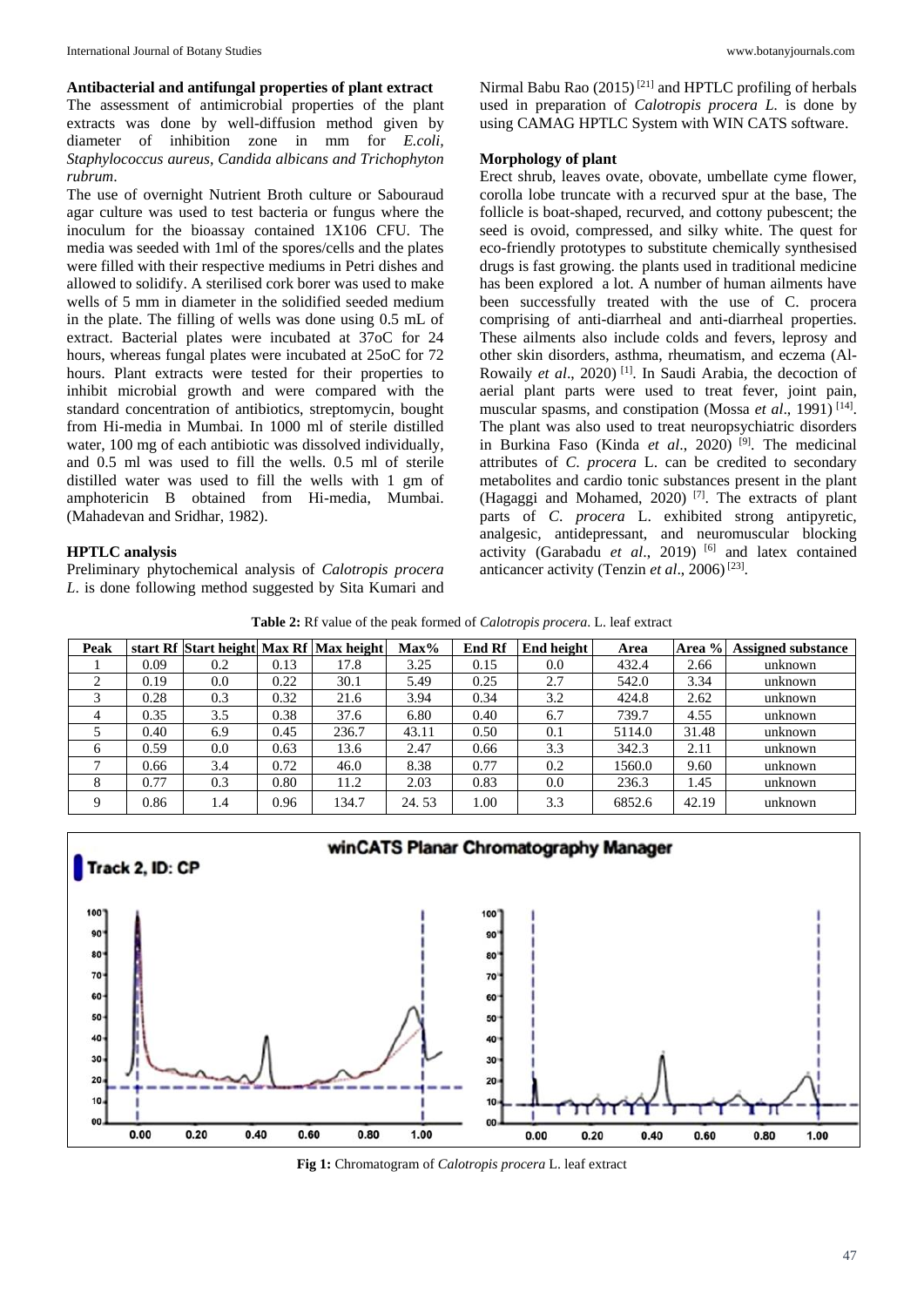

**Fig 2:** HPTLC Chromatogram of *Calotropis procera*. L. leaf extract.

Experiments were designed to assess the antibacterial and antifungal properties of the leaves of *Caltropis procera*  against selected pathogenic bacteria and fungal dermatophytes. The extraction of the leaves was done in distilled water as described in the material and general methods. The appropriate dilutions were made to assess the activity of the extract by the agar well method.

**Table 3:** Effect of *Calotropis procera* aqueous leaf extract on growth of test bacteria and fungi.

| Sr. No.        | <b>Dilution</b>              | Zone of Inhibition(in mm) |    |                     |                 |  |  |
|----------------|------------------------------|---------------------------|----|---------------------|-----------------|--|--|
|                |                              | E.coli                    |    | S.aureus C.albicans | <b>T.rubrum</b> |  |  |
|                | <b>Water Extract</b>         |                           |    |                     |                 |  |  |
| 1              |                              | 10                        | 9  | 11                  | 13              |  |  |
| $\overline{2}$ | 0.5                          | 8                         | 8  | 10                  | 11              |  |  |
| 3              | 0.25                         | 7                         | 7  | 9                   | 10              |  |  |
|                | <b>Ethanol Extract</b>       |                           |    |                     |                 |  |  |
| 1              |                              | 11                        | 10 | 13                  | 20              |  |  |
| $\overline{c}$ | 0.5                          | 9                         | 8  | 11                  | 15              |  |  |
| 3              | 0.25                         | 8                         | 7  | 9                   | 13              |  |  |
|                | <b>Ethyl Acetate Extract</b> |                           |    |                     |                 |  |  |
|                |                              | 17                        | 15 | 19                  | 25              |  |  |
| $\overline{c}$ | 0.5                          | 15                        | 13 | 17                  | 22              |  |  |
| 3              | 0.25                         | 13                        | 12 | 15                  | 18              |  |  |
| 4              | Stm                          | 17                        | 19 | ۰                   |                 |  |  |
| 5              | Amp. B                       |                           |    | 18                  | 16              |  |  |

The leaf extract assay for the zone of inhibition of *Calotropis procera* varied with the dilutions. The maximum zone of inhibition was recorded in 1 dilution against *E. coli,* exhibiting 10 mm and *T. rubrum* with 13 mm, while the minimum was recorded in both bacteria and *C. albicans* with 9 mm in 0.25 dilution (Table no. 2).

As shown in table 3, the zone of inhibition of the leaf extract of *Calotropis procera* varied with the dilutions. The maximum zone of inhibition was recorded in 1 dilution against *E. coli,* exhibiting 11 mm and *T. Rubrum* with 20 mm, while the minimum was recorded in *S. aureus,* i.e., 7 mm in 0.25 dilution.

It is clearly evident from table 3 that the zones of inhibition of leaf extract of *Calotropis procera* varied with the dilutions. The maximum zone of inhibition was recorded in 1 dilution against *E. coli,* exhibiting 17 mm and 25 mm with *T. rubrum,* while the minimum was recorded in *S. aureus* with 12 mm in 0.25 dilution.

Different peaks in high resolution were obtained in the HPTLC analysis. The leaf extract *of Calotropis procera* L. was run along with the standard and it was perceived to validate the presence of phytochemical compounds from the chromatogram after derivatization. The result of the selected plant extract is given in table 1. Ethanol is used as a solvent. Rf values and different wavelengths were obtained. Table 1 shows the picture plate at UV254nm. The graphic representation shows different peaks of polyvalent phytoconstituents. The Rf value starts from 0.15 to 1.00, in which the highest concentration of phytoconstituents was found to be 24.53, and the maximum percentage of stars from 3.22 to 24.53 %, and the maximum height from 17.8 to 134.7. The secondary metabolites glycoside and alkaloid are hazardous to human health, when they are used with any intention, such as to kill the person or blind the person.

The presence of proteins related to defence against pathogens (P R Proteins), such as glucanases and chitinases (Jekel *et al*., 1991; Van Loon; Van Sttrien, 1999) [8, 24] , proteinases (Freitas *et al*., 2007; Konno *et al*., 2004; Moussaoui *et al.*, 2001)<sup>[16, 10, 15] and protein inhibitors</sup> (Sritanyarat *et al.,* 2006), strengthens the hypothesis that this secretion plays a role in plant defence against or attack by insects and pathogens. Ramos *et al*. (2007) [16] hypothesised that a protease inhibitor was involved in the observed negative effects (Ramos et al., 2009)<sup>[16]</sup>.

#### **Conclusion**

the HPTLC fingerprint profile of *Calotropis procera* is useful in determining the quality of crude pharmaceuticals is. The separation of secondary metabolites including alkaloids, flavonoids, tannins, saponins, and cardiac glycosides, which are bioactive compounds used to study plant biochemistry and physiology, is also facilitated by this technique.

#### **References**

1. Al-Rowaily SL, Abd-ElGawad AM, Assaeed AM, Elgamal AM, El Gendy AENG, Mohamed T A *et al*. Essential oil of *Calotropis procera*: comparative chemical profiles, antimicrobial activity, and allelopathic potential on weeds.